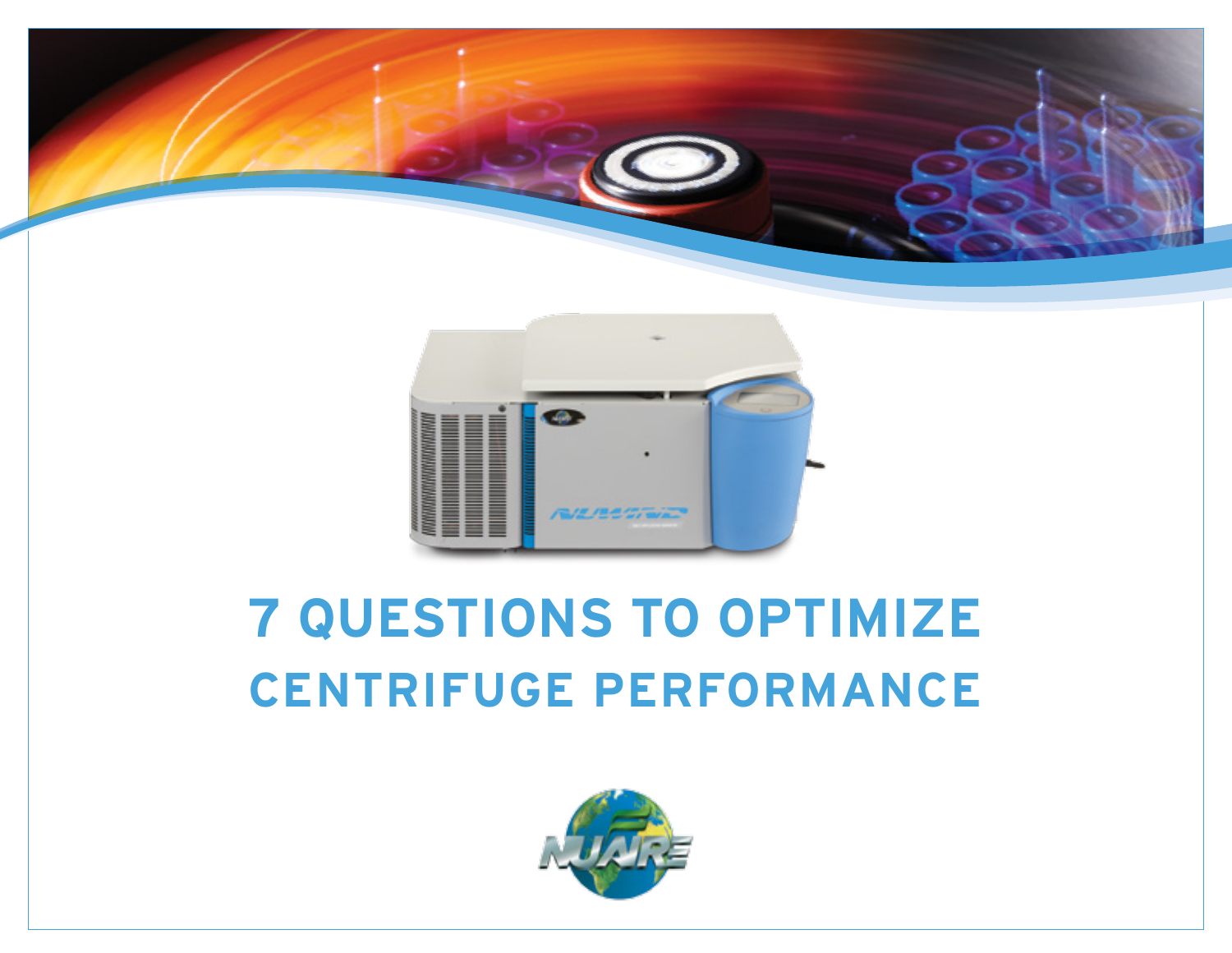#### **Centrifuges Play a Major Role in Laboratories**

Centrifuges are application-driven products. Laboratory professionals should be well-informed before determining which is the correct centrifuge to meet their application. **In order to help identify the correct product for an application, there are seven questions to consider**. These questions will help identify which product category and which model within that category is appropriate. In addition to the

correct category and model, it is important to identify the accessories that are available to expand the capabilities of a centrifuge, or allow it to perform a function critical to a needed application.



NuWind NU-C200R Bench Top Centrifuge

These types include microcentrifuges, bench top centrifuges, floor-standing centrifuges, high speed centrifuges, ultra centrifuges, and blood bank centrifuges. For each type of centrifuge, a large

number of accessories are available.



NU-MLX-106 Mini Centrifuge



Accessories, such as rotors, expand the capabilities of a centrifuge, and allow it to be configured for a particular application. Rotors of different structures allow buckets containing sample tubes of many capacities to be spun at different

speeds. Carefully consider the accessories which are available for a centrifuge before making a decision. NU-B500 Swing Out Buckets

**This white paper will discuss seven questions** which can be used to select a centrifuge which is correct for your application. These questions include: the maximum speed necessary, what materials and what quantity of those materials will be spun, how much bench space is available, how versatile is the system, how easy is operation, reliability and serviceability, and availability and reliability of power in the facility where the centrifuge will be used.

NuAire offers a full line of centrifuges and accessories plus an extensive range of laboratory equipment to meet any need. Visit nuaire.com for more information.



NU-RX500 Swing Out Rotor

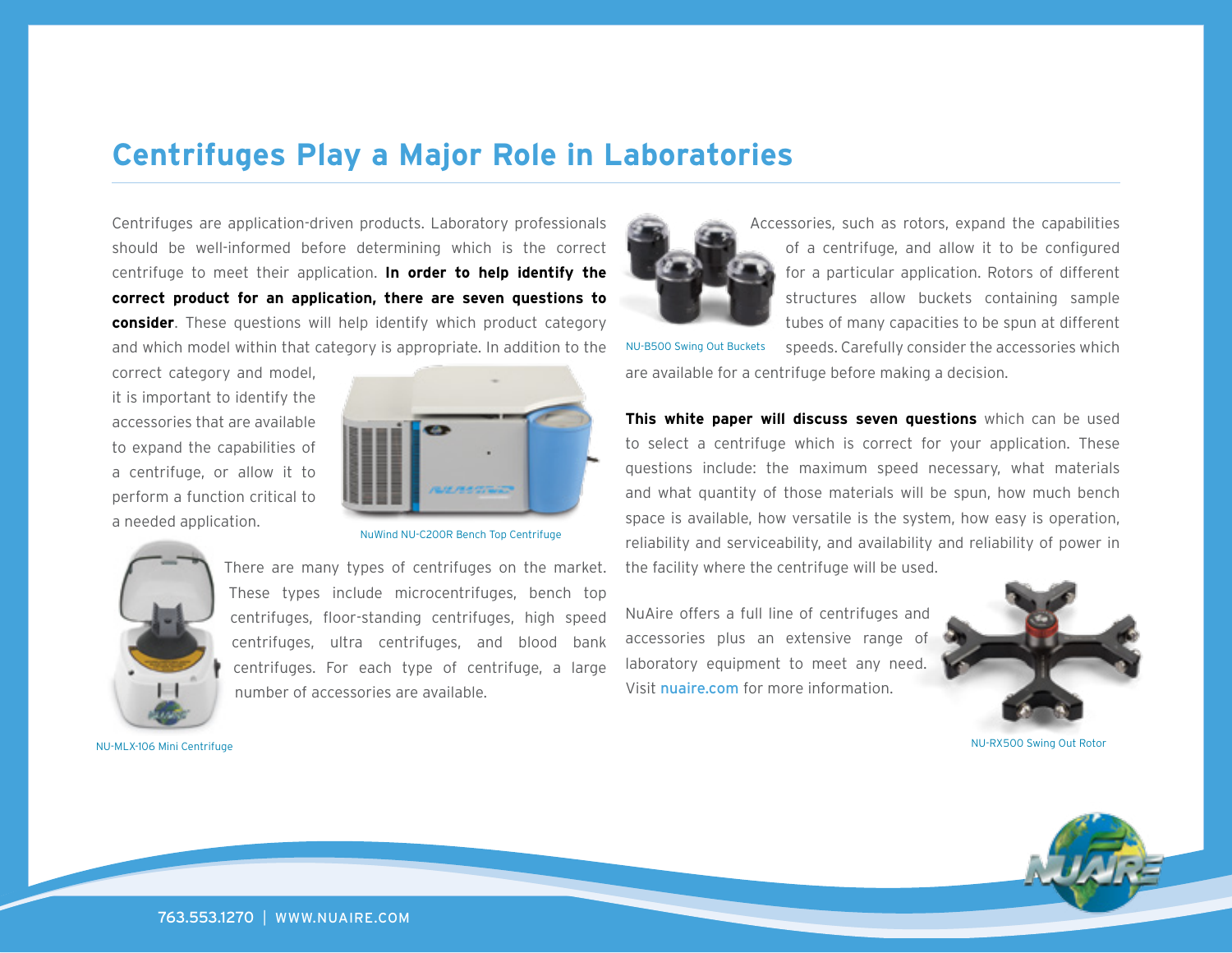#### **Question 1:**

#### **What is the Maximum Speed You Need to Achieve?**

#### Knowing the speed in revolutions per minute (RPM) or Relative Centrifugal Force (RCF) determines the category of centrifuge.

All centrifuges have motors to generate force, rotors that mount on the motor shaft, and/or buckets and inserts where tubes are placed.

NuAire, the leading laboratory products manufacturer in the United States for more than 40 years, supplies and manufactures high performance centrifuges. The majority of NuAire's centrifuge sales are standard blood processing or cell culture applications in research lab, university, clinical, or small pharmacy settings using 4500-5000rpm.

#### **Question 2:**

#### **What and How Much will be Spun?**

Knowing the type, size and quantity of tubes to be spun in one cycle will determine the volume and guide the laboratory professional to a specific centrifuge model.

Micro-centrifuges spin microtubes of 1.5/2.0 ml volume. Large centrifuges can spin up to 9 liters of volume – almost 1000 times more, spinning 6 bottles of 1.5l for bio-processing uses such as blood bags in a bucket. 5, 7, or 10 ml or 12x75 blood collection tubes require centrifuges that spin at low speeds

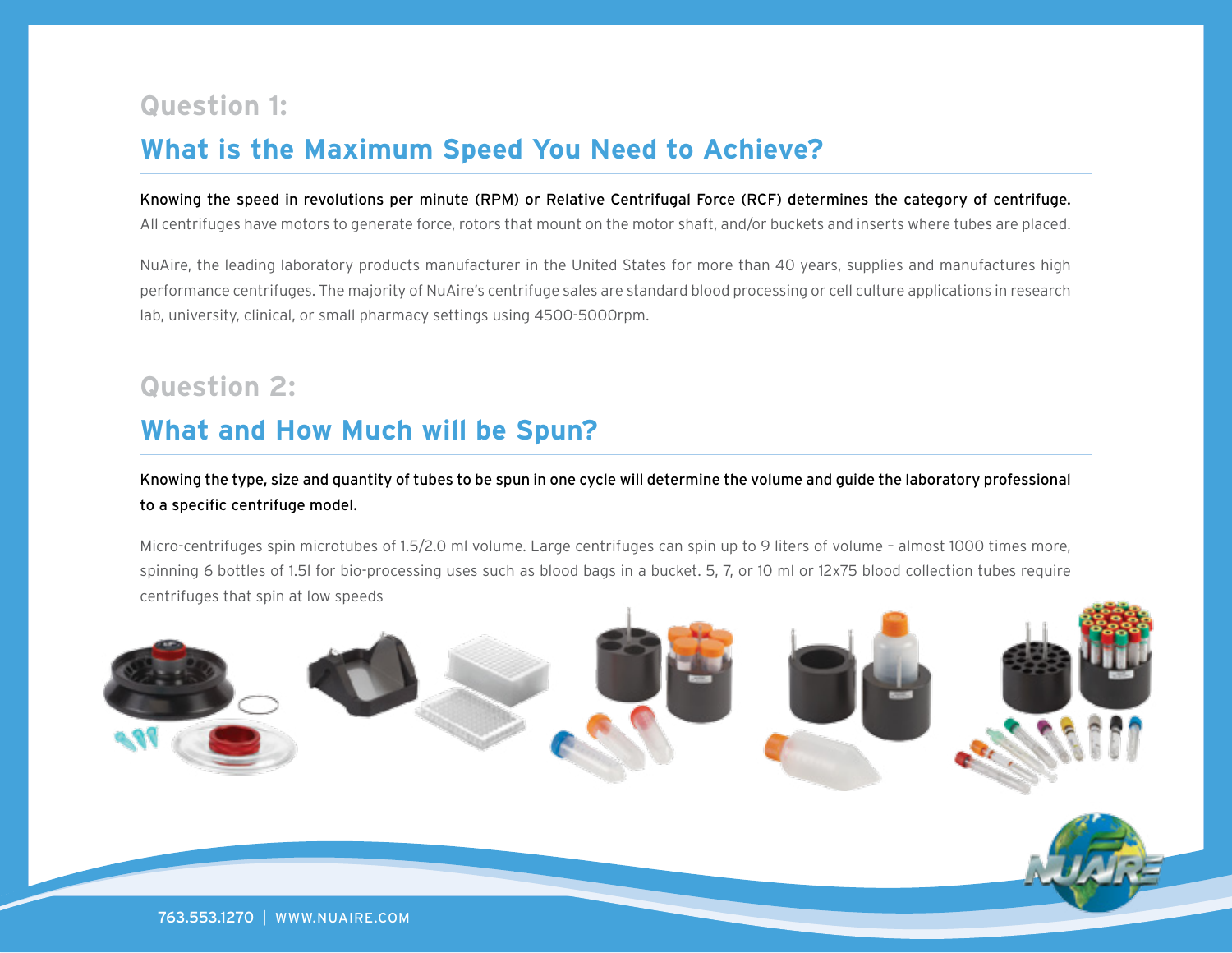#### **Question 3:**

#### **A Key Point: How Much Space Is Available?**

How much space is available helps determine the specific model centrifuge within a category, whether it is a floor or bench-top model. Most labs don't have as much space as they would like. and managers are looking for the smallest footprint centrifuge with the largest capacity.

For the past 2 years, NuAire developed a new line of centrifuges to specifically increase capacity in the same or smaller footprint. Engineers increased the bowl size so more volume can be spun on the Nu-Wind line. By incorporating both the internal safety barrier and external panel into a single one-piece system, NuWind centrifuges provide added safety and maximize the size of the bowl within the centrifuge's footprint providing more capacity in a smaller space.



**CLICK&SPIN** 

#### **Question 4:** Increased Capacity Bowl

#### **How Versatile Is the System? Will it Handle Current and Future Needs?**

In the past, centrifuges were built only for specific applications. Users were required to buy separate tools for high and low speed operations. As the industry matured, multi-application or "all-in-one" centrifuges combined several functions into a single product capable of operating at many speeds, with several rotors to fulfill several different protocols.

Until about 5 years ago, removing the rotors was difficult, requiring specialized tools to manually remove and install each rotor. Special procedures were required to confirm the rotor was locked securely, and properly balanced to prevent damage due to vibration during high speed operations.

NuAire introduced "ClickSpin", a simple hand-operated method to change rotors without the use of tools. Users press and spin a wheel with their thumbs to remove a rotor. During installation, users press the rotor downward until an audible "CLICK" is initiated signaling that the rotor has been locked into the centrifuge.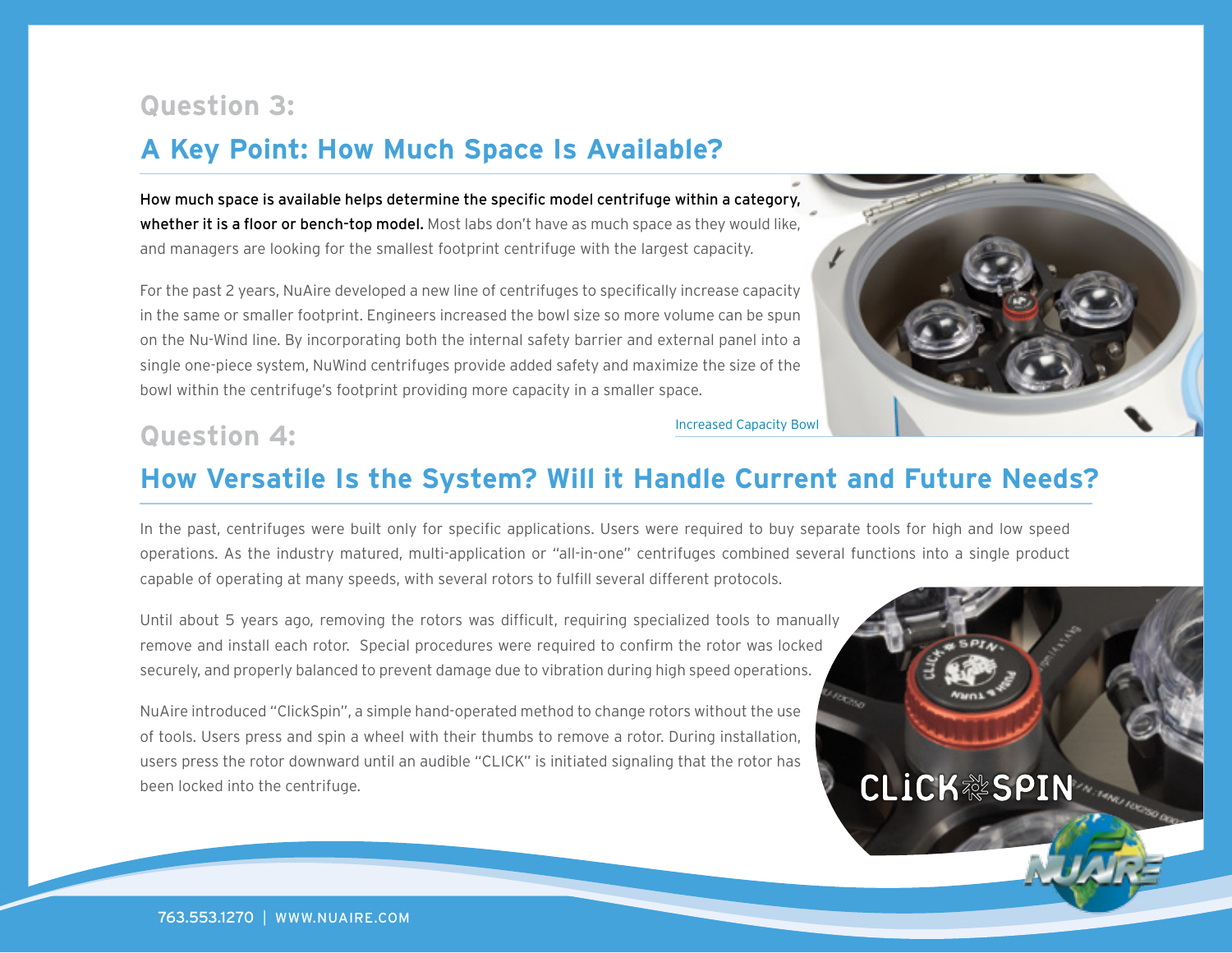### **How Easy Is Operation? Question 5:**

NuAire has incorporated touch screens into its centrifuges providing users with an easy interface to control parameters. NuAire's centrifuge software is very user-friendly, offering the ability to create multiple levels of users with varying levels of permissions and improved software controls. NuAire systems can save up to 100 programs, and it is easy to lock a program with a password combination of buttons to avoid losing information from accidental change or deletion.

#### **Question 6:**

#### **How Important is Reliability and Serviceability?**





Centrifuges are reliable, but do occasionally need service. To aid in servicing centrifuges quickly, Nu-Aire located all mechanical and key electrical components in the Control Center. If a problem occurs with any part other than the motor, a new control center can be installed. The control center contains a wireless RFID chip which stores the tool's history and all saved users and programs. This information can be restored to a newly installed control center. This simplicity of design speeds repair, isolating most problems to either the control center, or motor. Both of which are quickly replaceable.

#### **Question 7:**

#### **How is the Power in My Facility?**

NuAire's unique Power Factor Control (PFC) technology corrects power variances in order to deliver constant power to centrifuge components. The quality and reliability of electrical power can cause performance fluctuations in internal components of a centrifuge. A performance fluctuation may result in a minor disturbance such as variation in speed. A more serious fluctuation might result in a tripped breaker and a sudden loss of power. In either case, reliability and repeatability of work can be compromised.